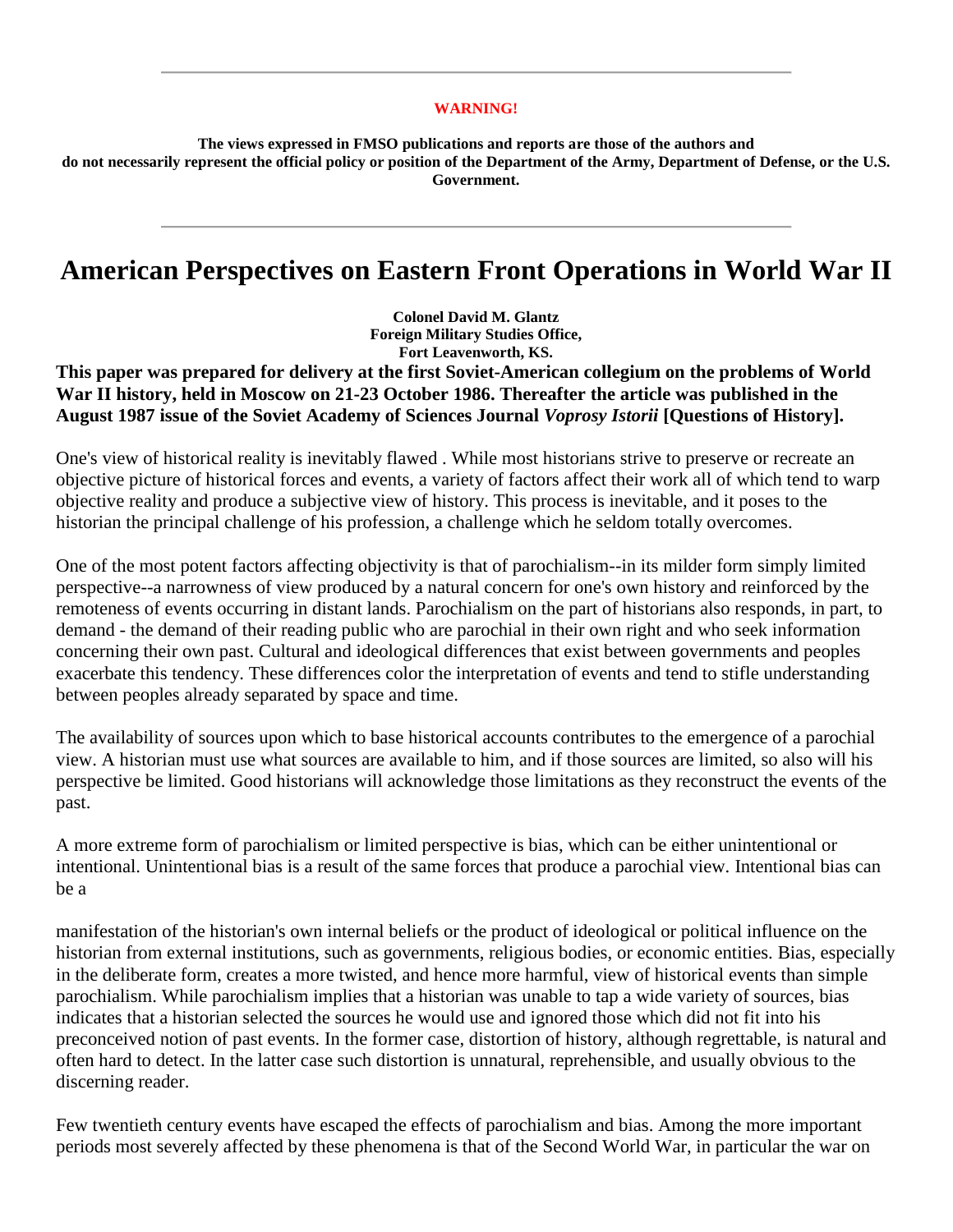the Eastern Front--the Russo-German War. Diverging perspectives, parochialism, and outright bias from all quarters have obscured or distorted the history of the war and helped to produce long-standing misunderstandings and animosities. In fact, it is safe to say that we are still far from achieving an objective picture of the war, if in fact such a picture is achievable. The lack of objectivity has left a legacy of misunderstanding concerning the political and military events of the war. More important, since perceptions and policies of the present are based, in part, upon a correct understanding of the past, many of those perceptions and policies are founded on less than solid ground.

This paper focuses on only a narrow segment of World War II experiences --experiences on the Eastern Front- within the context of the war in general. In particular, it describes the U.S. perspective on the war and how events on the Eastern Front fit into that overall view of war. Further it surveys the forces (sources) that have shaped the current American perspective on that important segment of World War II combat, specifically what Americans have been taught or have read about the war. Finally the paper investigates the accuracy of that perspective in light of existing source materials. Thus, in essence, this is a critique of Eastern Front war historiography, a critique which will hopefully broaden the perspective and understanding of American and foreign readers and historians alike.

## *The American View of World War II*

The American view of the war reflected the circumstances surrounding U.S. involvement in the war as well as long term historical attitudes toward European politics in general.<sup>1</sup> Despite strong public sentiment for assisting beleaguered Western democracies, after war broke out in 1939 equally strong neutralist sentiments blocked active U.S. participation in the war. As the American public noted with growing concern the fall of France in 1940, the expulsion of British forces from the continent at Dunkirk, and the struggle for supremacy in the air over Great Britain, the U.S. government was able to lend assistance to England short of actually joining the war. The German invasion of the Soviet Union in June 1941, while lamented as an extension of the war, in some quarters was also viewed positively as it clearly diverted German interest from Britain toward what most assumed would be a more formidable opponent for the hitherto undefeated German war machine to deal with. Additionally, Germany now faced a two-front war, and Anglo-Soviet war cooperation against Germany was bound to ensue. In a sense, the German decision to attack the Soviet Union strengthened the hand of American neutralists who could point to the reduced need for U.S. intervention, an argument quickly silenced by the extensive German advance in the East, which for a time seemed to threaten the viability of the Soviet Union. The war itself in the East was a shadowy affair signified by maps of the Soviet Union overlaid by large arrows and clouds of black representing advancing Nazi forces. Little detail of the conflict was available, setting a pattern which would endure during the future years of war.

Only the brash Japanese surprise attack on U.S. facilities at Pearl Harbor overcame this initial American reluctance to become actively involved in war. This act unleashed American's emotions to an extent that earlier American lukewarm commitment to the survival of the western democracies was converted almost overnight into a broad American commitment to rid the world of the menace posed by the Berlin-Tokyo axis. While early in the war the U.S. government's principal concern was for assisting in the defeat of Nazi Germany, the very fact that the Japanese surprise attack had catalyzed American war sentiments led to ever increasing U.S. attention to the war in the Pacific, a war which soon dominated U.S. newspaper headlines.

The combination of the U.S. government's focus on defeating Germany "first" and the reality of fending off Japanese advances in the Pacific set the tone for the U.S. perspective on the war and focused as well the attention of the U.S. press and public on those two themes. Hence U.S. military strategy involved the attaining of footholds on the European continent as a means for achieving the ultimate destruction of Germany while the realities of war in the Pacific and the overwhelming public sentiment to crush the nation which had provoked the hostilities in the first place drew American forces inexorably across the Pacific. The competing aims of America's two-front war, in the end, diluted the government's efforts to first deal with Nazi Germany and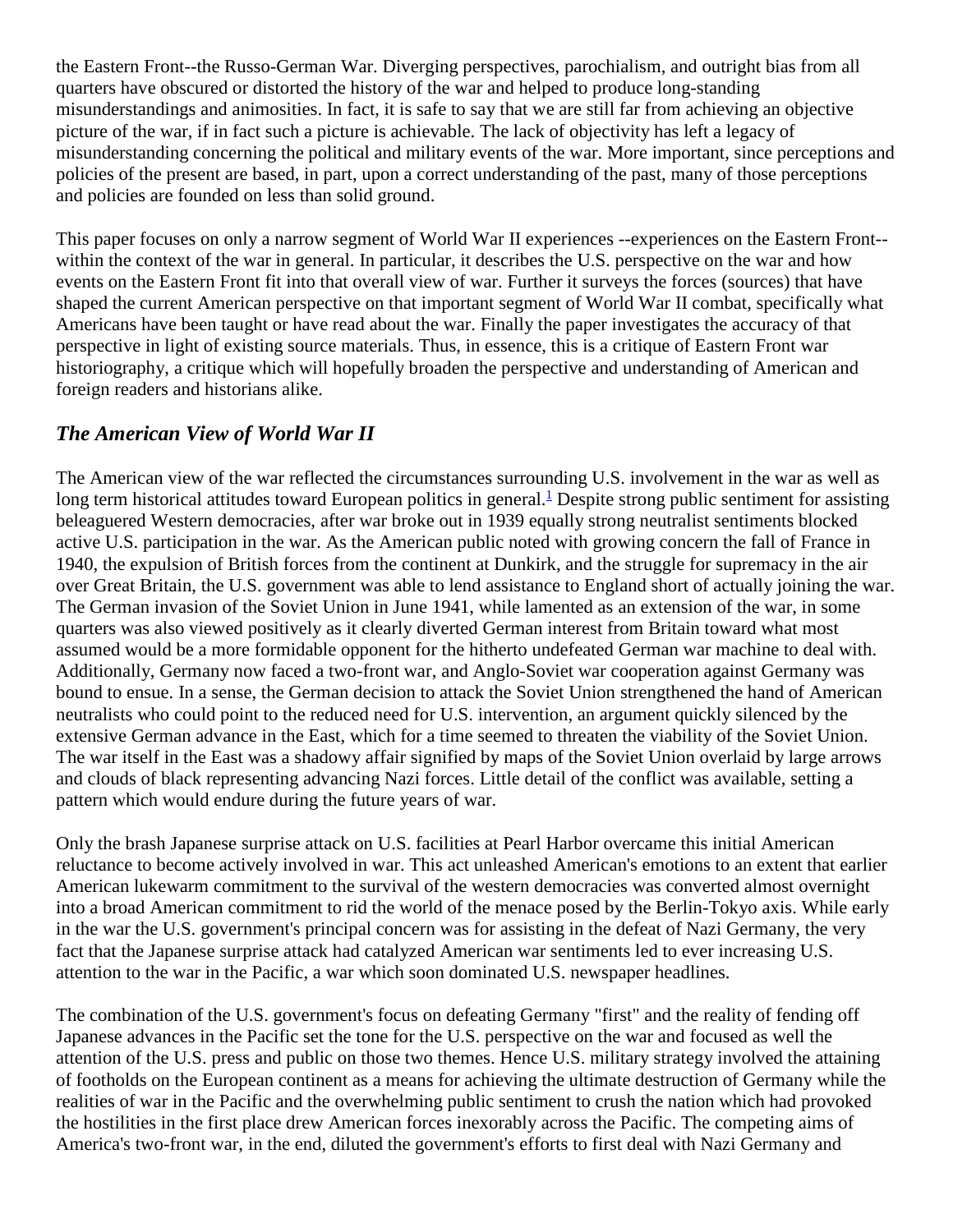perhaps attenuated the achievement of victory in Europe. At a minimum, it made the establishment of a "second front" in Europe a more formidable task and led to the series of Allied operations in North Africa, Sicily, and Italy, preceded by a sobering test of Allied capabilities to land directly in France, conducted at Dieppe in August 1942. Military planners and the general public alike were transfixed by foreign locales such as Tobruk, El Alamein, Oran, Kasserine, Palermo, Salerno, and Anzio where America's military strategy unfolded.

Driven by popular demand and the inertia of ongoing operations, America's war in the Pacific in the summer of 1942 changed in nature from a defensive one to an offensive one complete with alternative strategies for the defeat of Japan. The names Guadalcanal, Midway, New Guinea, and a host of hitherto obscure islands dominated U.S. awareness--governmental and public alike.

It is axiomatic that where one's forces operate, one's attention follows; and where one's father, husband, or son fights and possibly dies, dominates a families thoughts. Human ties usually dwarf geopolitical considerations, and the piece of the mosaic of war with which a government or a public is involved naturally becomes the dominant piece. The remainder of that mosaic, for most remains a shadowy context of one's own struggle recognized as important only by the most perceptive of observers.

Thus, America's perspective on war remained riveted to the path undertaken by American forces in Europe and across the Pacific. To the earlier place names of combat were added the names Normandy, Falaise, Metz, and Aachen in Europe and Iwo Jima, the Philippines, and Okinawa in the Pacific. As U.S. military efforts increased in scope; and as Axis power diminished, the impact of those operations on the American public's memory increased. Throughout this process the war elsewhere, the real global context for American military operations, remained cloudy and obscure, the obscurity reinforced by a lack of specific information as to what was occurring, in particular at the public level.

The war on the Eastern Front, however unfairly, was a part of this shadowy context. It is clear Americans knew in general about the war ln the East. They knew it was a massive struggle with vast implications for the success of Allied strategy in the West. The names Leningrad, Moscow, Stalingrad, and Kursk were familiar ones, and Americans could appreciate the impact of Soviet victories at each location. But that was perhaps of the sum of American understanding. Certainly, there was little in the American military experience to condition Americans to conceive of operations as large as those occurring in the East, and what is not experienced cannot be fully appreciated. Hence, the tendency of Americans (and others) to equate Stalingrad with El Alamein and Kursk with Anzio. The comparison in terms of result (victory) masked the issue of the contrasting scale and scope of these operations. As the issue of the second front became a focal point of dispute among the wartime allies, this context plus the real allied difficulties in effecting such a landing made the Allied decision to open such a front in France in 1944 reasonable and understandable to the American public. $\frac{2}{3}$ 

During the last year of war the American public's (and government's) attention was captured by the successful Normandy operation and the ensuing breathtaking advance across France. Likewise, the German counterstroke in the Bulge and the 1945 Allied advance into Germany dominated American public awareness. Concurrent and massively successful Soviet operations in Belorussia, Rumania, East Prussia, Poland, and Hungary were noted as part of a continuous, slow, but inexorable Soviet advance toward Germany. As before, details of the Soviet operations were lacking, hence they tended to recede into the background as a adjunct to successful Allied operations in the West and in the Pacific as well. In a sense, America's attentions were focused on the two great oceans and operations adjacent to them. The struggle in continental Europe remained remote, geographically and psychologically. The same tendency helped to relegate to obscurity Soviet participation in the final stages of the war with Japan (the Manchurian operation). $\frac{3}{2}$  $\frac{3}{2}$  $\frac{3}{2}$ 

Thus the war on the Eastern Front was acknowledged but never fully appreciated in wartime by the bulk of Allied public opinion. Initially the war served the function of distracting German military attentions from England eastward. Later the Red Army locked the German Army in a struggle which enabled the other Allies to reestablish themselves on continental Europe. Ultimately, the Red Army joined in the final victory assault on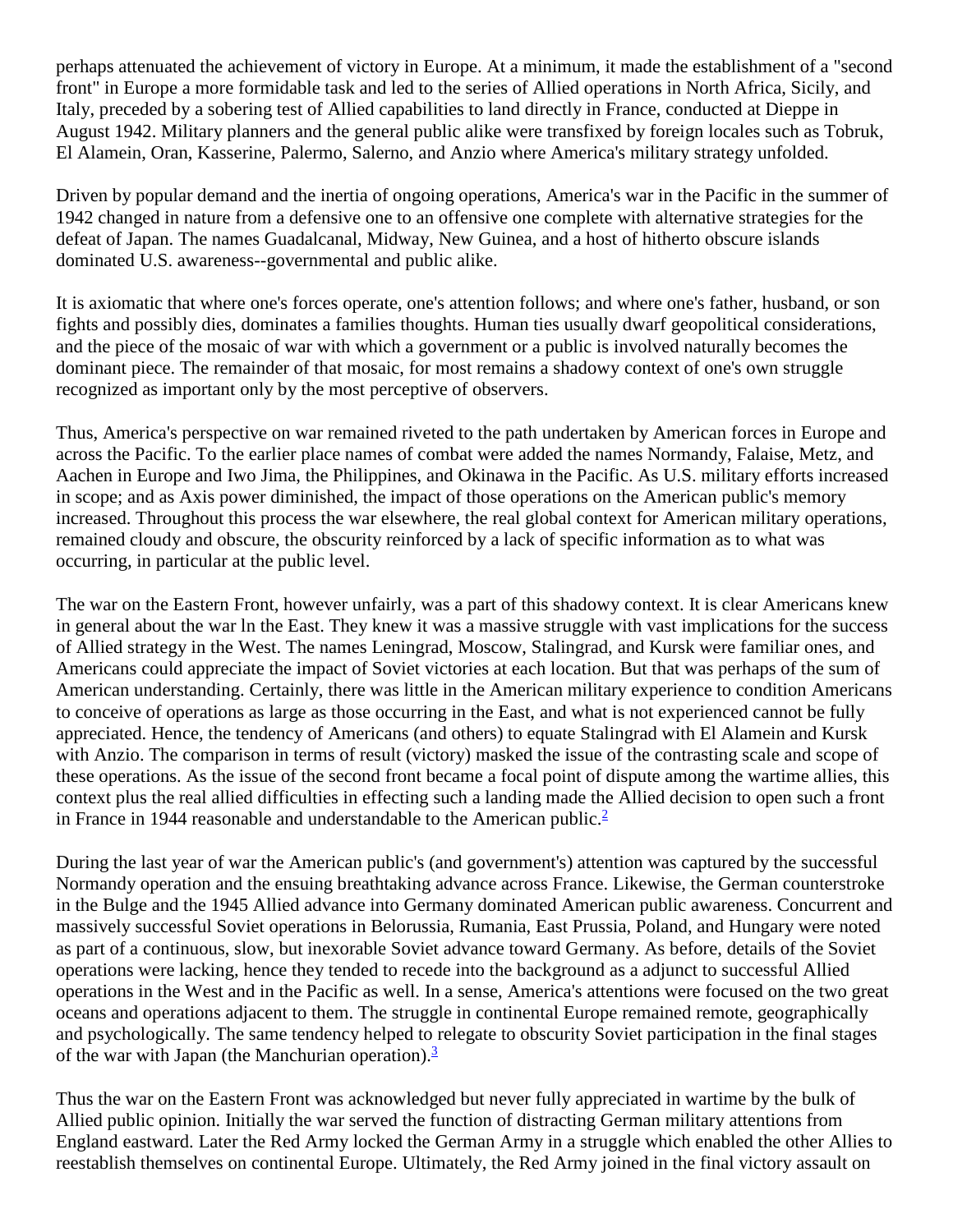the German Reich. The American public appreciated the role played by the Soviet people; and, in fact, genuine feelings of warmth resulted. Americans, likewise, seemed to understand the suffering involved in such a struggle. Yet, despite these feelings, the details of those operations in the East remained obscure; and, hence, a full realization of their importance was lacking. This tendency persisted into the postwar years when it combined with other factors to create a sort of mythology surrounding the events of the war in the East.

#### *Postwar American Perspective on Eastern Front Operations*

If American wartime impressions of combat on the Eastern Front were vague and imprecise, there was some improvement in that picture during the first decade and a half after war ended. However, during that period a new tendency emerged that colored almost all future works describing events on the Eastern Front. That tendency was to view operations in the East through German eyes and virtually only German eyes. From 1945 to 1958 essentially all works written in English or translated into English about events on the Eastern Front were written by German authors, many of whom were veterans of combat in the East, works moreover, based solely on German sources.

This German period of war historiography embraced two genre of works. The first included memoirs written during those years when it was both necessary and sensible to dissociate oneself from Hitler or Hitler's policies. Justifiable or not, the writers of these memoirs did just that and essentially laid blame on Hitler for most strategic, operational, and often tactical failures. Thus, an apologetic tone permeated these works. Officers who shared in the success of Hitler's armies refused to shoulder responsibility for the failures of the same armies. Only further research will judge the correctness of their views.

The first of the postwar memoirs to appear in English was the by now classic work, *Panzer Leader*, by Heinz Guderian.<sup>4</sup> Guderian's work, which casts considerable light on strategic and operational decisions while Guderian was a panzer group commander in 1941 and later when he became Chief of Staff in 1944, set the tone for future treatment by German generals of Hitler's leadership. Guderian laid at Hitler's feet principal responsibility for all failures of the German Army and for the dismantling of the German General Staff. The German General Staff was portrayed as both used and abused by Hitler throughout the war. Guderian's message was best conveyed by the chapter heading he chose for the section of the Polish War of 1939 which read, "The Beginning of the Disaster." As in most subsequent works, Guderian included little Soviet operational data.

One of the most influential postwar German war critiques was General von Mellenthin's *Panzer Battles* published ln English in 19[5](http://fmso.leavenworth.army.mil/documents/e-front.htm#5)6.<sup>5</sup> Mellenthin's work, an operational/tactical account of considerable merit, echoed the criticism of Hitler voiced by Guderian and showed how Hitler's adverse influence affected tactical operations. Beyond this, Mellenthin's work adopted a didactic approach in order to analyze operations and hence educate officers. Throughout the book are judgments concerning military principles and assessments of the nature of the Soviet fighting men and officers, most of which have been incorporated into the current "body of truth" about Soviet military capabilities. Hence, Mellenthin made such judgments as these: the Russian soldier is tenacious on defense, inflexible on offense, subject to panic when facing unforeseen eventualities, an excellent night fighter, a master of infiltra- tion, a resolute and implacable defender of bridgeheads, and neglectful of the value of human life.<sup>6</sup> As was in the case of Guderian, Mellenthin's experiences against the Red Army encompassed the period before spring 1944 and reflected impressions acquired principally during years of German success.

Mellenthln's work, written without benefit of archival materials, tended to treat tactical cases without fully describing their operational context. Opposing Soviet units, as in Guderian's work, were faceless. Mellenthin's classic account of XXXXVIII Panzer Corps' operations along the Chir River after the encirclement of German 6th Army at Stalingrad stands as an example of the weaknesses of his book.<sup>7</sup> In it he describes the brilliant operations of that panzer corps in fending off assaults by Soviet 5th Tank Army's units which included first the 1st Tank Corps and later 5th Mechanized Corps. On 7-8 December 1942, 11ch Panzer Division parried a thrust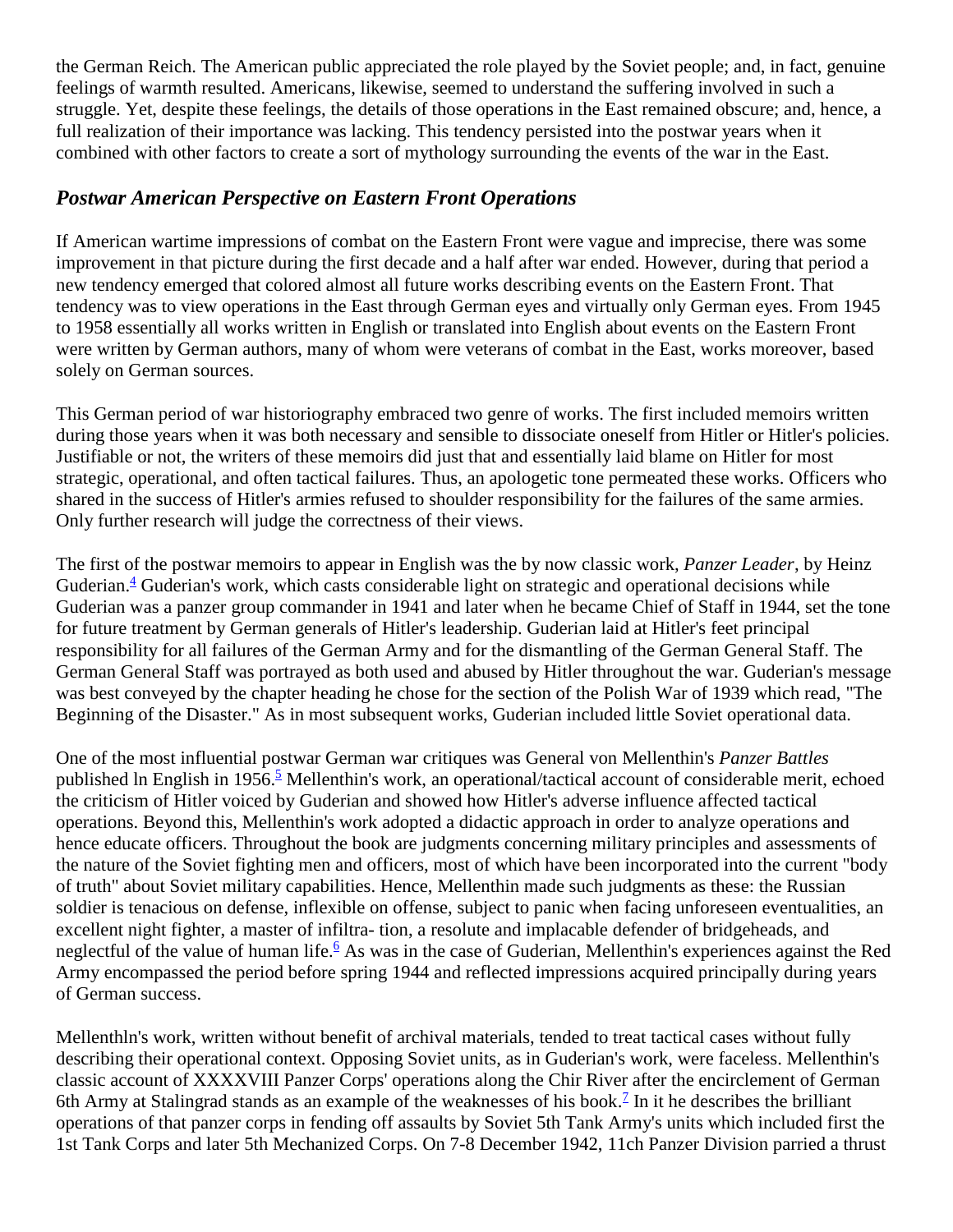of 1st Tank Corps at State Farm 79 while on 19 December, 11th Panzer checked the advance of 5th Mechanized Corps. Despite the vivid accounts of these tactical successes, Mellenthin only in passing describes the operational disaster that provided a context for these fleeting tactical successes. For, in fact, while Soviet 5th Tank Army occupied XXXXVIII Panzer Corps' attention, to the northwest Soviet forces overwhelmed and destroyed the Italian 8th Army and severely damaged Army Detachment Hollidt. Moreover, Mellenthin did not mention (probably because he did not know) that Soviet 1st Tank Corps had been in nearly continuous operation since 19 November and was under strength and worn down when it began its march across the Chir. $8$ 

Similar flaws appear elsewhere in Mellenthin's work, many of which result from a lack of knowledge of opposing Soviet forces or their strengths. $\frac{9}{2}$ 

Of equal importance to Mellenthin's work, but written from a higher level perspective, was the memoir of Eric von Manstein entitled *Lost Victories*. [10](http://fmso.leavenworth.army.mil/documents/e-front.htm#10) An important work by an acknowledged master at the operational level of war, Manstein's book viewed operations from 1941 to early 1944 at the strategic and operational level. Manstein's criticism of Hitler reflected active disputes which ultimately led to Manstein's dismissal as Army Group South commander. Manstein's account of operations is accurate although again Soviet forces are faceless, and opposing force ratios are in conflict with those shown by archival materials of *Fremde Heeres 0st*  (Foreign Armies East), Gehlen's organizations, and of the OKH (the Army High Command).<sup>11</sup> Again Soviet superiorities are overstated.

These three basic memoirs dominated historiography of World War II in the 1950's and continue to be treated as authoritative works today even as unexploited archival materials challenge an increasing number of facts cited in the three works. Other works appeared in English during this period but were generally concerned with individual battles or operations.<sup>12</sup> Whether coinci- dental or not, most of these unfavorable accounts of Soviet combat performance appealed to an American audience conditioned by the Cold War years. Notably, few German commanders of the later war years, a period so unpleasant for German fortunes, wrote memoirs; and the works of those who did (for example, General Heinrici) still remain as untranslated manuscripts in the archives.

The second genre of postwar works included the written monographs based upon debriefings of and studies by German participants in operations on the Eastern Front. For several years after war's end the Historical Division of USEUCOM supervised a project to collect the war experiences of these veterans relating to all wartime fronts. Literally hundreds of manuscripts were assembled on all types of operations. All were written from memory without benefit of archival material. The Department of the Army published the best of these short monographs in a DA pamphlet series in the late forties and early fifties.

These pamphlets were of mixed quality. All were written from the German perspective, and none identified Soviet units involved in the operations. Some were very good, and some were very inaccurate. All require collation with actual archival materials. All are still in use and are considered to be as a valuable guide to Soviet operational tendencies. A few examples should suffice to describe the care that must be employed when using these sources.

In 1950 a DA Pamphlet appeared assessing Allied airborne operations. The distinguished group of German officers who wrote the pamphlet were directed by Major General Hellmuth Reinhardt. The pamphlet critiqued German and Allied airborne experiences. In its chapter on Allied airborne landings in World War II was a subsection entitled, Reflections on the Absence of Russian Air Landings, which began with the following statement:

It is surprising that during World War II the USSR did not attempt any large-scale airborne operations. . . its wartime operations were confined to a commitment of small units.... for the purpose of supporting partisan activities and which had no direct tactical or strategic effect. $\frac{13}{12}$  $\frac{13}{12}$  $\frac{13}{12}$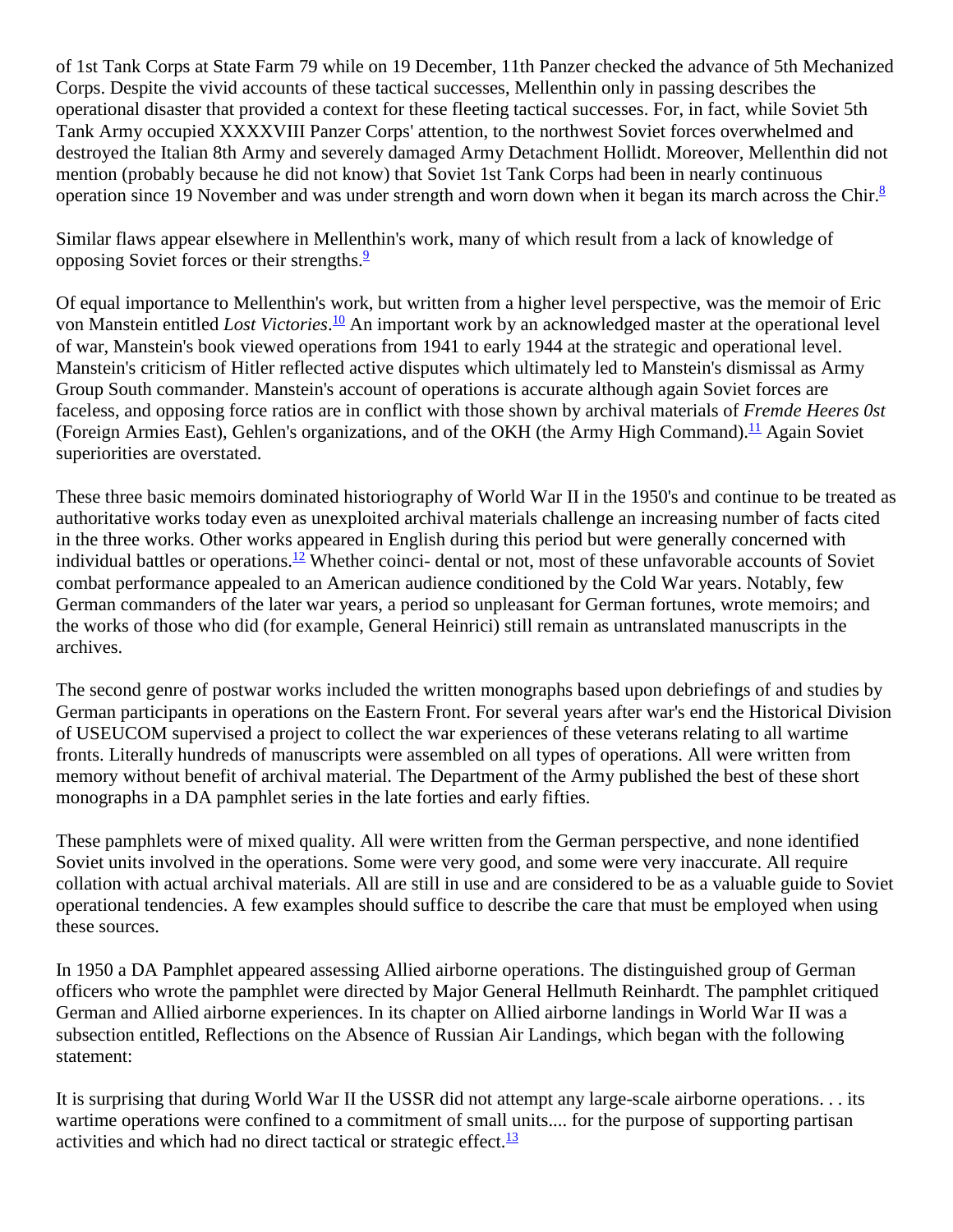The study went on to mention a rumored air drop along the Dnieper in 1943 but could provide few details of the drop.

A little over a year later Reinhardt discovered his error and put together another manuscript describing the extensive airborne operations the Soviets conducted within the context of the Moscow counteroffensive and adding details to his description of the abortive Soviet Dnieper airborne drop in  $1943.\frac{14}{14}$  Recently the Office of the Chief of Military History republished the original pamphlet describing the lack of Russian airborne activity. Reinhardt's revised manuscript remains unpublished.

A DA pamphlet entitled *German Defensive Tactics against Russian Break*-*throughs* contained similar errors[.15](http://fmso.leavenworth.army.mil/documents/e-front.htm#15) In a chapter describing a delaying action conducted between 5-24 August 1943 the authors mistakenly stated that German forces abandoned the city of Khar'kov on 18 August when, in fact, the correct date was 23 August.<sup>16</sup> Such errors intermixed with accurate date cast serious doubt on the validity of these works as a whole. Despite these errors, most the pamphlets have been reprinted; and they remain one of the basic sources of data about the Red Army. Moreover, they provided impressions of the characteristics of the Russian soldier which have become an integral part of our current stereotype of the Soviet soldier.

- One of the principal deficiencies of all genres of German postwar accounts of fighting on the Eastern Front written during the 1950's was the almost total absence of Soviet operational data. The forces German army groups, armies, corps, and divisions engaged appeared as faceless masses, a monolith of field grey manpower supported by seemingly endless ranks of artillery and, by the end of the war, solid columns of armor. The facelessness of these Soviet masses, lacking distinguishable units and any individually concerning unit mission or function, reinforced the impression conveyed in these German works that Soviet masses, inflexibly employed in unimaginative fashion, simply ground down German power and finally inundated the more capable and artfully controlled German forces. The Soviet steamroller plod into eastern Europe leaving in its wake endless ranks of dead and wounded. That psychological image of the Soviets portrayed in German works has persisted ever since. Moreover, this panorama of operations against a faceless foe clouds the issue of correlation of forces and enables the writers to claim almost constant overwhelming enemy force superiority, whether or not it really existed. All of these memoirs and pamphlets appeared before German archival materials were available, hence they were written without benefit of the rich archival data on Soviet forces and operational methods found in these wartime archives.

In the 1960's reputable trained historians began producing accounts of action on the Eastern Front. These works were better than the earlier ones but still lacked balance. They were based primarily on German sources but did contain some material on the Soviets obtained from German archival sources. Some were written by individuals who spent considerable time in the Soviet Union during the war.

Alexander Werth drew upon his experiences in the wartime Soviet Union to produce *Russia at War* and a number of shorter works.<sup>[17](http://fmso.leavenworth.army.mil/documents/e-front.htm#17)</sup> Although these writings contained little operational data they did present the Soviet perspective as they focused on the suffering and hardship endured by the Russian people and on the resulting bravery as they overcame those conditions.

Alan Clark's survey account of the war in the East, entitled Barbarossa, contained more operational detail. $\frac{18}{18}$ However, it still lacked any solid body of Soviet data. Moreover Clark displayed a tendency others would adopt - that is to cover the first two years of war in detail but simply skim over events during the last two years of war. In fact, of the 506 page book, over 400 pages concern the earlier period. This reflected an often expressed judgment that there was little reason to study operations late in the war because the machinations of Hitler so perverted the ability of German commanders to conduct normal reasonable operations.

The U.S. Army Center for Military History made a commendable effort to correct this imbalance by publishing Earl Ziemke's work entitled *Stalingrad to Berlin*. [19](http://fmso.leavenworth.army.mil/documents/e-front.htm#19) This work, given the available source material, was a sound and scholarly one. Ziemke surveyed operations from November 1942 to the close of war, generally from a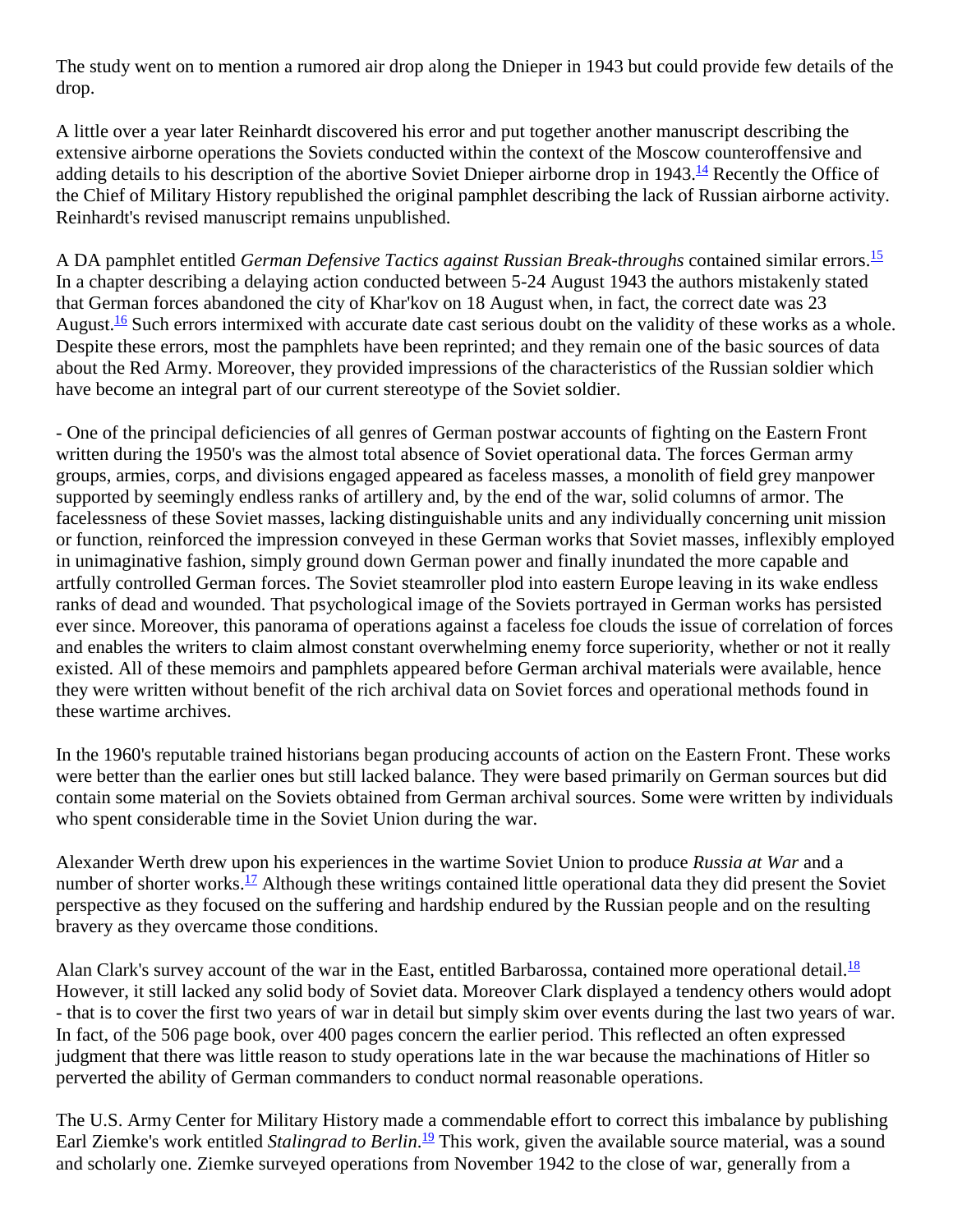strategic and high level operational perspective. While relying on German sources, he based his research on German archival materials and did include material from the, by now, emerging Soviet accounts of operations. In so doing Ziemke expanded the American view of the war in the East and began to dispel some of the more serious errors found in earlier German accounts.

Ziemke and others who followed him with writings on the Eastern Front were helped immeasurable by Soviet historians work on the war--work which began in the late 1950's and accelerated in the 1960's. Those new works, about which I will have more to say later, although of mixed quality, added a new but essential dimension to historiography of the war. Most good historians took cognizance of them in their work. By the 1970's enough of these works existed to provide a more balanced vision of the war.

In the early seventies Paul Carell, a German author writing under a pen name, finished publication of a two volume study of Eastern Front operations entitled *Hitler Moves East* and *Scorched Earth*. [20](http://fmso.leavenworth.army.mil/documents/e-front.htm#20) These works, written in appealing journalistic style, contained more German operational detail and tapped numerous accounts by individual German officers and soldiers who served in tactical units. Although Carell's works were heavily German in their perspective, they did contain an increased amount of Soviet materials. Their lively narrative form has made them influential works among the reading public.

In a more scholarly vein, Col. Albert Seaton published two works, *The Russo-German War* and *The Battle of Moscow* which projected Ziemke's work down to the tactical level.<sup>21</sup> By exploiting the official records of particular German divisions Seaton added a new dimension to the descriptions of war at the tactical level. Like Carell, Seaton tempered his German perspective somewhat by using data from a limited number of Soviet sources.

The works of John Erickson have been the most influential ones to appear since 1960. They have broken the stranglehold which the German perspective had over Eastern Front historiography and have integrated into that historiography a comprehensive description of the Soviet perspective on the war, particularly at the strategic and operational levels. His first work, the *Soviet High Command*, for the first time shed light on the events of the summer of 1941[.22](http://fmso.leavenworth.army.mil/documents/e-front.htm#22) His subsequent two books, *The Road to Stalingrad* and *The Road to Berlin,* recounted in considerable detail the course of war from June 1941 to May 1945. $\frac{23}{12}$  The principal value of these works derives from the fact that they distill information from literally thousands of Soviet works on the war and create from that information a detailed, sometimes frenetic, account of operations in the East. The overwhelming impact of the narrative on the reader reflects the overwhelming scale and scope of war in the East.

Erickson's works critically assess the Soviet sources and reject those that conflict with the most influential and accurate German records. The magnitude of Erickson's research efforts precluded his checking on the accuracy of every tactical detail found in Soviet accounts. Therefore, in some instances, Erickson's details do conflict with reputable German accounts. In addition, Erickson has accepted Soviet data concerning correlation of forces which, in some instances, have been inflated, in particular regarding German strength. Dispute these minor faults Erickson's effort to produce a Soviet view of the war has accomplished the major feat of providing readers with more balanced sources upon which to reach judgments concerning combat in the East. Unfortunately the size and complexity of Erickson's works precludes their appeal to a broad readership among the general public. Future historians will have the task of integrating Erickson's view with those of the host of other memoir writers and historians who wrote from the German perspective.

Across the span of time from 1945 to the present, despite the work of Erickson and a few others, the German view of war on the Eastern Front has predominated. In part, this has resulted from a natural American parochialism that tended to discount or ignore the importance of operations in the East in the overall scheme of war. During the earlier postwar period the German view prevailed by default. Numerous German accounts appeared, and nothing in the way of Soviet material appeared to contradict them. By the 1960's, when Soviet accounts began to appear, the German view was firmly entrenched. Moreover, the cold war atmosphere often prompted out of hand rejection of the Soviet version of war. The German view, sometimes accurate, often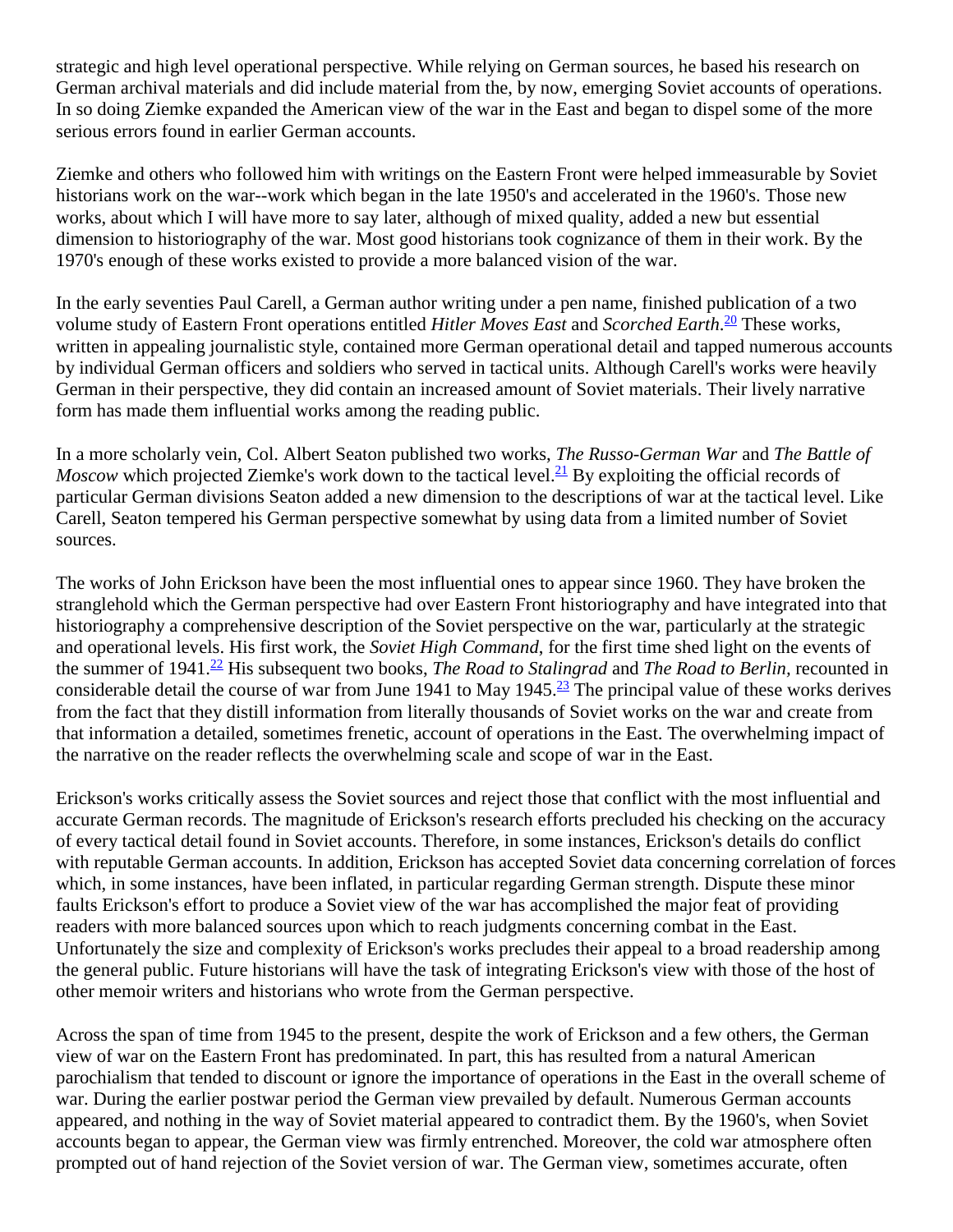apologetic or accusative, and usually anti-Soviet, prevailed. As a result, this view was incorporated into high school and college textbooks and into the curriculum of U.S. military educational institutions. Most impor- tant, is provided a context within which to judge the contemporary Soviet military. Only today is that view increasingly being challenged. Those challenges are made possible by intensified Soviet publication efforts, efforts that are slowly raising from obscurity details of Soviet operations on the Eastern Front. These Soviet publication efforts, however, must overcome serious barriers if they are to produce a view which can complement the German perspective and produce a more balanced picture of war on the Eastern Front.

#### *Soviet Sources: Perceptions and Reality*

American perceptions of the war on the Eastern Front have been shaped in part by the course of Soviet historiography on the war. As stated earlier, the Soviet reticence of address operations in detail during the immediate postwar period left the field open for the German perspective, which in turn predominated. Soviet efforts to set the record straight began in the late 1950's and continue today but have only partially tempered that German view.

Three principal barriers exist to block or inhibit Soviet historical efforts from influencing the American perspective. The barriers are, in sequence: a lack of knowledge in the West concerning Soviet historical work, the language barrier, and a basic distrust of the credibility of Soviet works. The first two of these barriers are mechanical and can be easily addressed. The third is more fundamental and more difficult to overcome.

Most Americans and Westerners are soon unaware of the scope of Soviet historical efforts. They assume that the Soviet reticence to talk openly of operational matters, characteristic of the period prior to 1958, continues today. In fact, Soviet historical efforts have increased geometrically, and Western audiences need to be educated to that fact. The fact that most of these works are only in Russian inhibits that education. To remedy this problem more Americans need to learn Russian (an unlikely prospect), or more Soviet works will have to appear in English. Increased research by American military historians using Soviet sources can also contribute to overcoming this first barrier. The second barrier is a physical one regarding language. If a source cannot be read, it makes little difference whether or not it is available or, for that matter, credible. The only remedy to this barrier is more extensive translation and a publicizing of Soviet sources by their use in more detailed historical monographs.,

The third barrier, involving credibility, is more fundamental. It is, in part, an outgrowth of ideological differences which naturally breed suspicion on the part of both parties. It is also a produce of the course of Soviet war historiography which itself is subject to criticism, depending on the period during which the Soviet sources appeared.

In the immediate postwar years, from 1945 to 1958 few Soviet military accounts appeared about operations on the Eastern Front.<sup>24</sup> Those that did appear were highly politicized and did not contain the sort of operational detail which would make them attractive to either the casual reader or the military scholar. Indeed, they were of little use to the military student(Soviet or foreign), which may, in part, explain their paucity of accurate detail.

Beginning in 1958 more accurate and useful accounts began appearing in a number of forms. From its inception, Soviet *Military History Journal* has Bought to publish high quality articles on relevant military experiences at all levels of war. $\frac{25}{10}$  The journal after 1958 immediately began investigation of a series of burning questions, perhaps the most important of which was an investigation of the nature of the initial period of war, (*Nachalny period voini*), a topic noticeably ignored in earlier Soviet work. *Military History Journal* has since focused on practical, realistic questions within a theoretical context. It has personified the Soviet penchant for viewing military affairs as a continuum within which individual issues must be viewed in a historical context.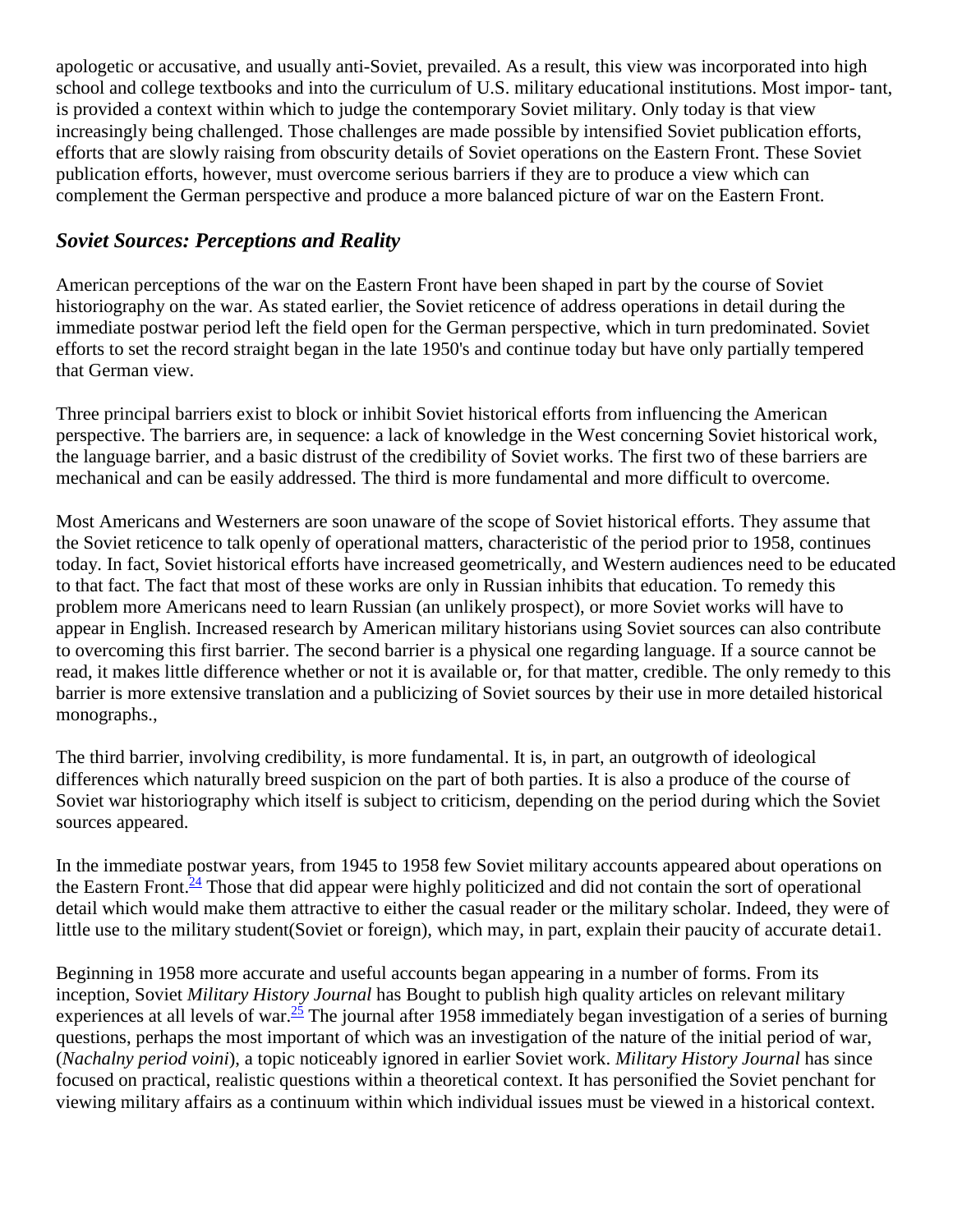In 1958 the first Soviet general history of the war appeared, Platonov' *History the Second World War*.<sup>[26](http://fmso.leavenworth.army.mil/documents/e-front.htm#26)</sup> This volume, for the first time, addressed Soviet wartime failures which had been almost totally overlooked in earlier years. For example, it openly referred to the abortive Soviet offensive at Khar'kov in May 1942, a subject hitherto apparently too sensitive to talk about. Platonov offered few real details of these failures but did break the ice regarding a candid reference to failures in general which represented a quantum leap in the candor of Soviet sources.

At the same time Soviet authors resumed a wartime tendency to teach by use of combat experience. Kolganov's *Development of Tactics of the Soviet Army in the Great Patriotic War*, published in 1958, contained a thorough review of wartime tactics by combat example.  $\frac{27}{2}$  $\frac{27}{2}$  $\frac{27}{2}$  This didactic work sought to harness experience in the service of education and did so by drawing upon a wealth of tactical detail, some of it relating to failure as well as success. Kolganov's accounts, although fragmentary, seemed to affirm a Soviet belief that one learns from failure as well as success; and, if one is to be educated correctly (scientifically), details must be as accurate as possible in both cases.

After 1958 a flow of memoir literature, unit histories, and operational accounts began that has continued, and, in fact, intensified, to the present. The Soviets have sought to capture the recollections of wartime military leaders at every level of staff and command. These include valuable memoirs of individuals at the *STAVXA* level (Shtemenko, Vasilevsky, Zhokov), *front* level (Rokossovsky, Konev, Meretskov, Yerememko, Bagramyan), army level (Moskalenko, Chuikov, Krylov, Batov, Galitsky, Grechko, Katukov, Lelyushenko, Rotmistrov), and at the corps level and below.  $\frac{28}{3}$  $\frac{28}{3}$  $\frac{28}{3}$  Soviet military historians have logged the experiences of many Soviet units including armies, tank armies, corps (tank, mechanized, and rifle), divisions, and even regiments and separate brigades, although with a few notable exceptions.<sup>29</sup> Memoir literature has also extended into the realm of the supporting services (air, navel, engineer, signal, etc).

Over time some excellent operational studies have appeared focusing on major operations (Moscow, Stalingrad, Kursk, Belorussia), on lesser operations (Novgorod-Luga, Eastern Pomerania, Donbas), and on specific sectors in larger operations.<sup>[30](http://fmso.leavenworth.army.mil/documents/e-front.htm#30)</sup> Written by academic historians (Samsonov) or military historians (Zhilin, Galitsky, Sidorenko) many of these are first rate works containing massive amounts of, for the most part, accurate detail. Building upon the memoirs, unit histories, and operational studies were valuable functional works which distilled the sum total of those experiences. These studies included general military histories and histories of operational art (Semenov, Strokov, Bagramyan, Krupchenko), operational and tactical studies based on combat experiences (Radzievsky, Kurochkin), studies on the use of armored and mechanized forces (Rotmistrov, Babadzhanyan, Radzievsky, Losik), treatices on operational art and tactics (Sldorenko, Savkin, Reanichenko), and studies on numerous other topics relating to combat support. $\frac{31}{2}$ 

New general histories of the Great Patriotic War and World War II, have appeared since 1960. A six volume history of the war in the East provided a more candid view of political issues of the war than earlier war histories and added some operational details hitherto not revealed. $32$  Its size, however, limited coverage of lower level operational or tactical detail. An eleven volume history of World War II was politically less candid but did add another measure of detail to accounts at the strategic and operational levels. $\frac{33}{2}$  $\frac{33}{2}$  $\frac{33}{2}$ 

Thus it is apparent that massive amounts of Soviet military data concerning operations on the Eastern Front do exist. Moreover, the sum total of that information, as Erickson has demonstrated, forms an impressive picture of operations in the East. On balance much of that information is accurate as well.

There are however, some problems with these sources, just as is the case with German sources, that must be critiqued if one wishes to prevent creating a Soviet bias similar to the earlier German bias I described.

First, Soviet works tend to contain a high political or ideological content. In essence, they are intended to indoctrinate as well as teach. In theory, of course, war, in all its detail, is a continuum of the political and, hence, ideological context. Thus the political content is understand- able, if not obligatory. A critical reader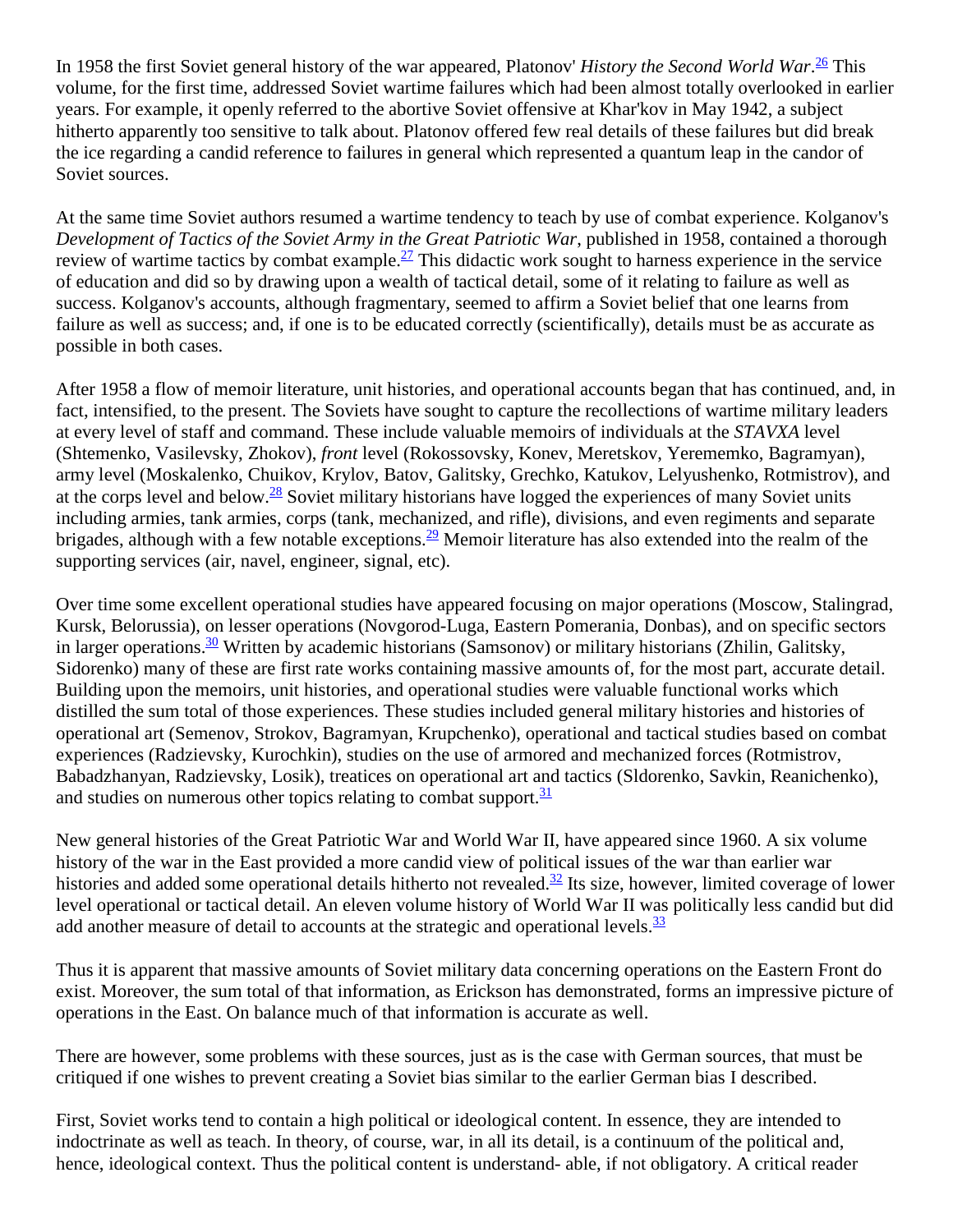must recognize what is political and what is not and must not allow his judgment of the one to affect his judgment of the other. He must also realize that many of these works, especially the briefer and more popular ones, are written to inspire. Thus, interspersed with operational and tactical fact are inevitable examples of individual or unit self sacrifice and heroism (which may or may not be accurate). The tendency of the Western reader is to note the often romanticized single act and reject also the account of action surrounding it.

Soviet military works written before 1958 were highly politicized and focused heavily on the positive role of Stalin in every aspect of war.<sup>[34](http://fmso.leavenworth.army.mil/documents/e-front.htm#34)</sup> Correspondingly, operational and tactical detail was lacking. After 1958 the political content of military works diminished as did emphasis on the "cult of personality," leaving more room for increasing amounts of operational and tactical detail. Since that time the political content of military works has varied depending on the nature of the work and the audience it intended to address. Hence the briefer the article and the less sophisticated the audience, the higher was the political content. First-rate operational and tactical studies limited political coverage to the role of the party structure in planning and conducting operations.

Soviet military writers also have tended to accentuate the positive, to cover successful operations in more detail than unsuccessful ones. Thus, until recently, little was written about the border battles of June-July 1941, about the Khar'kov and Kerch operations in May 1942, about the Donbas and Khar'kov operations of February-March 1943, and about the warning stages of many successful operations. $\frac{35}{2}$  Likewise, few unit histories have appeared of armies which operated on secondary directions in the period 1943-1945.<sup>[36](http://fmso.leavenworth.army.mil/documents/e-front.htm#36)</sup>

The Soviets in the early sixties began noting these failures, saying, for example, that in May 1942 Soviet forces launched an offensive at Khar'kov but the offensive was unsuccessful. This is certainly correct but not very helpful to one who wishes to learn from failures. As time has passed more material has appeared concerning these failures (for example, a chapter from Moskalenko's *Na yugozapadnom napravlenil* (On the southwestern direction) provides considerably more detail on the Khar'kov disaster.

A similar pattern emerged in Soviet treatment of their own airborne experiences, which were notable for their lack of success. There were few references to those failures prior to 1964. Yet by 1976 most of the unpleasant details were public, although romanticized a bit.

Very naturally Soviet interpretation of operations have often differed sharply from the German. In fact, over time differences in interpretation have appeared within the circle of Soviet military writers. In the case of memoir material this takes the form of debates over the rationale for and the outcome of operations - debates conducted by competing memoirs. $\frac{37}{3}$ 

One is struck in Soviet accounts by the accuracy of facts, principally concerning unit, place, and time. Soviet sources in this regard invariable match up with the operational and tactical maps found in German (or Japanese) unit archives. It is apparent in some cases that Soviet military historians have made extensive use of such German archival materials in preparing their own studies.<sup>38</sup> Less unanimity exists over what actually occurred at a given place and at a given time. Just as is the case in some German accounts, towns abandoned by the enemy were "taken after heavy fighting," and units driven back in disarray simply "withdrew to new positions."<sup>39</sup>

Especially striking are those frequent cases where low level Soviet accounts precisely match German accounts. In a history of the 203rd Rifle Division the author described the operations of that unit in the frenetic post-Stalingrad days of December 1942 when Soviet forces pressed German units southward from the Don and Chir Rivers toward the rail line running from Tatsinskaya to Morozovsk.<sup>[40](http://fmso.leavenworth.army.mil/documents/e-front.htm#40)</sup> The 203rd Rifle Division was ordered to advance by forced march about 50 kilometers, cross the Bystraya River, and reach an encircled Soviet armored force at Tatsinskaya. The author described the action as the worn division, by now running short of ammunition, reached the ridge line north of the Bystraya. There it confronted an advancing force of German armor and infantry dispatched north of the river. The German force, estimated at 15 tanks, struck two regiments of the 203rd Rifle Division which, because of ammunition shortages, were forced to withdraw several kilometers. Just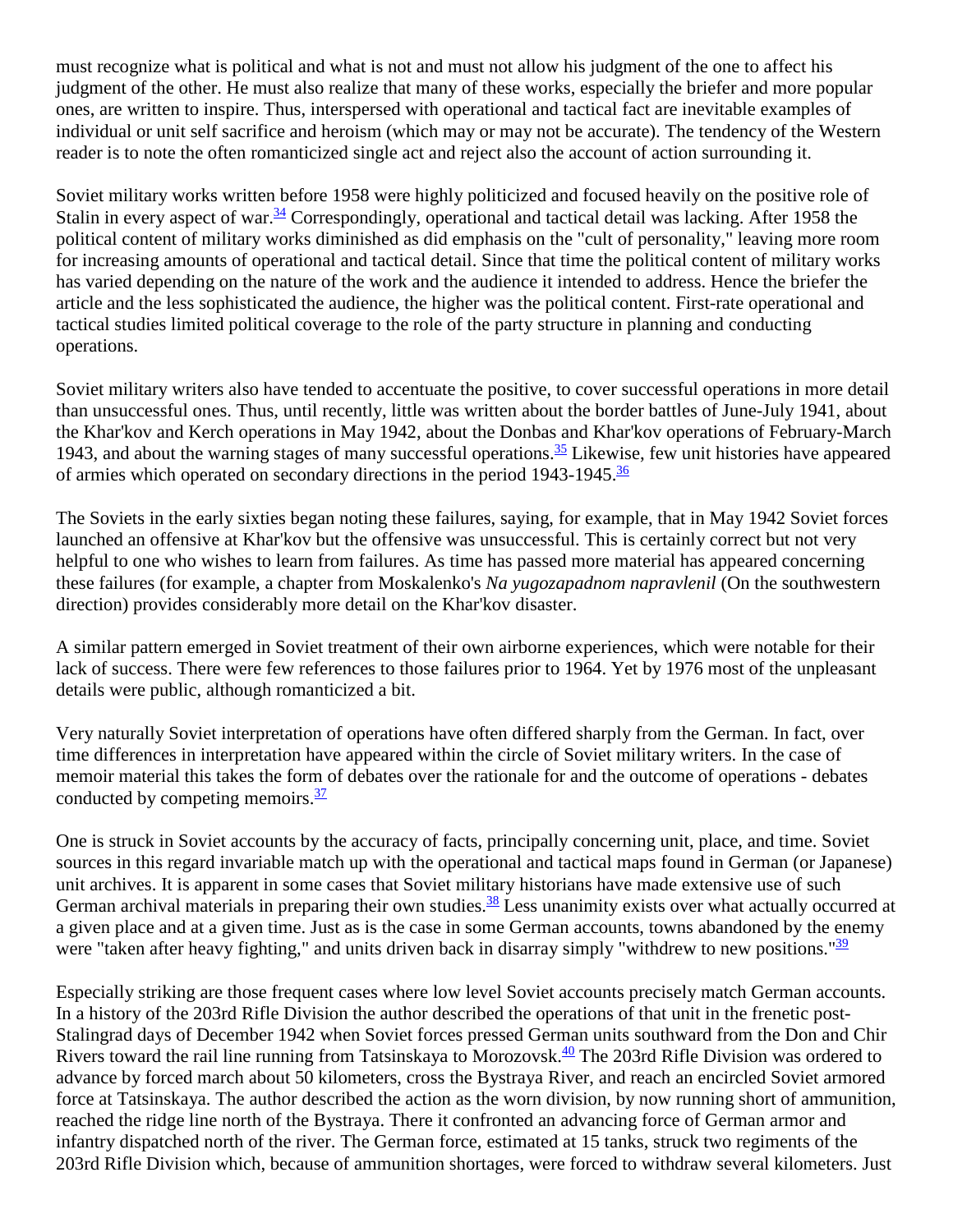as he was fearing for the fate of his division the Soviet divisional commander contacted a nearby antitank company which provided the division supporting fire. Miraculously the German force broke contact and withdrew south of the river. This Soviet account did not mention the designation of the German unit.

In a casual interview with a former lieutenant from 6th Panzer Division, which fought along the Bystraya River in late December 1942, I asked the lieutenant about his unit's operations on the day of the events described by the Soviet account.[41](http://fmso.leavenworth.army.mil/documents/e-front.htm#41) He responded that 6th Panzer dispatched an armored *kampfgruppen* north of the Bystraya with about 15 tanks and supporting infantry in order to disrupt the Soviet advance to and across the river. He was in the task force. The force struck a Soviet unit, elements of which withdrew after desultory firing. The German unit pursued a short distance until it came under fire from an undetected Soviet artillery unit, fire which stripped the infantry away from the tanks. Fearing the loss of critical armored assets left unprotected by infantry, the Germans withdrew south of the river.

This isolated incident is often typical of the complementary nature of Soviet and German (and Japanese) accounts regarding unit, place, and time. It also vividly underscores the necessity, or at least the desirability of having both sides of the story.

A major discrepancy between Soviet and German sources concerns the number of forces at the disposal of each side. Examination of both sources and German archival material indicates several tendencies. First, Soviet accounts of their own strength seem to be accurate and reflect the numbers cited in documentation of *Fremde*  Heeres 0st.<sup>[42](http://fmso.leavenworth.army.mil/documents/e-front.htm#42)</sup> Conversely, Soviet sources tend to exaggerate the strength of German forces they opposed. Moreover, Soviet exaggeration of German strength regarding guns and armor is even more severe than in regards to manpower. In part, this results from the Soviet practice of counting German allies, auxiliary forces, and home guards (*Volksturm*) units. But even counting these forces, Soviet estimates of German strength, when compared with the strengths shown by OKH records, are too high. $\frac{43}{12}$  $\frac{43}{12}$  $\frac{43}{12}$  Just as the Germans exaggerate when they cite routine Soviet manpower preponderance of between 8:1 and 17:1, so also do Soviet sources exaggerate Soviet-German strength ratios as being less than 3:1 and often 2:1 up to 1945 when higher ratios were both justified and recognized by Soviet sources. For example, the Japanese armored strength of about 1500 tanks cited in Soviet works on Manchuria exceeded tenfold the actual Japanese armored strength, which, in addition, was comprised of armored vehicles scarcely deserving of the name (and apparently, for that same reason, never used in the operation).

Soviet sources also adversely affect their own credibility with regards to wartime casualty figures. The earlier practice of totally ignoring casualties has begun to erode, but one must look long and hard to find any loss figures, indicating that this is still obviously a delicate question for Soviet writers. Gross figures do exist for large scale operations (Berlin, S.E. Europe, Manchuria), and one can infer casualties from reading divisional histories which sometimes give percentages of unit fill before and after operations and company strengths.  $\frac{44}{3}$  $\frac{44}{3}$  $\frac{44}{3}$ Comprehensive coverage of this issue, however, does not exist; and the reader is left to reach his own conclusions (One of which is that the Soviet author has something to hide).

Thus, in addition to the general American (and Western) ignorance of the existence of Soviet source material and the presence of an imposing language barrier, Americans question the credibility of Soviet sources. While this questioning was once valid, it is increasingly less valid as time passes. Soviet sources have some inherent weaknesses; but these weaknesses, over time, have been diminishing. Unfortunately, the American perception of Soviet sources remains negative; and, hence, the American perception of the Eastern Front has changed very little. Only time, more widespread publication of candid operational materials (some of it in English), and more extensive use of those materials by American military historians will alter those perceptions. That alteration will likely be painfully slow.

### *Conclusions: The Reconciliation of Myths and Realities*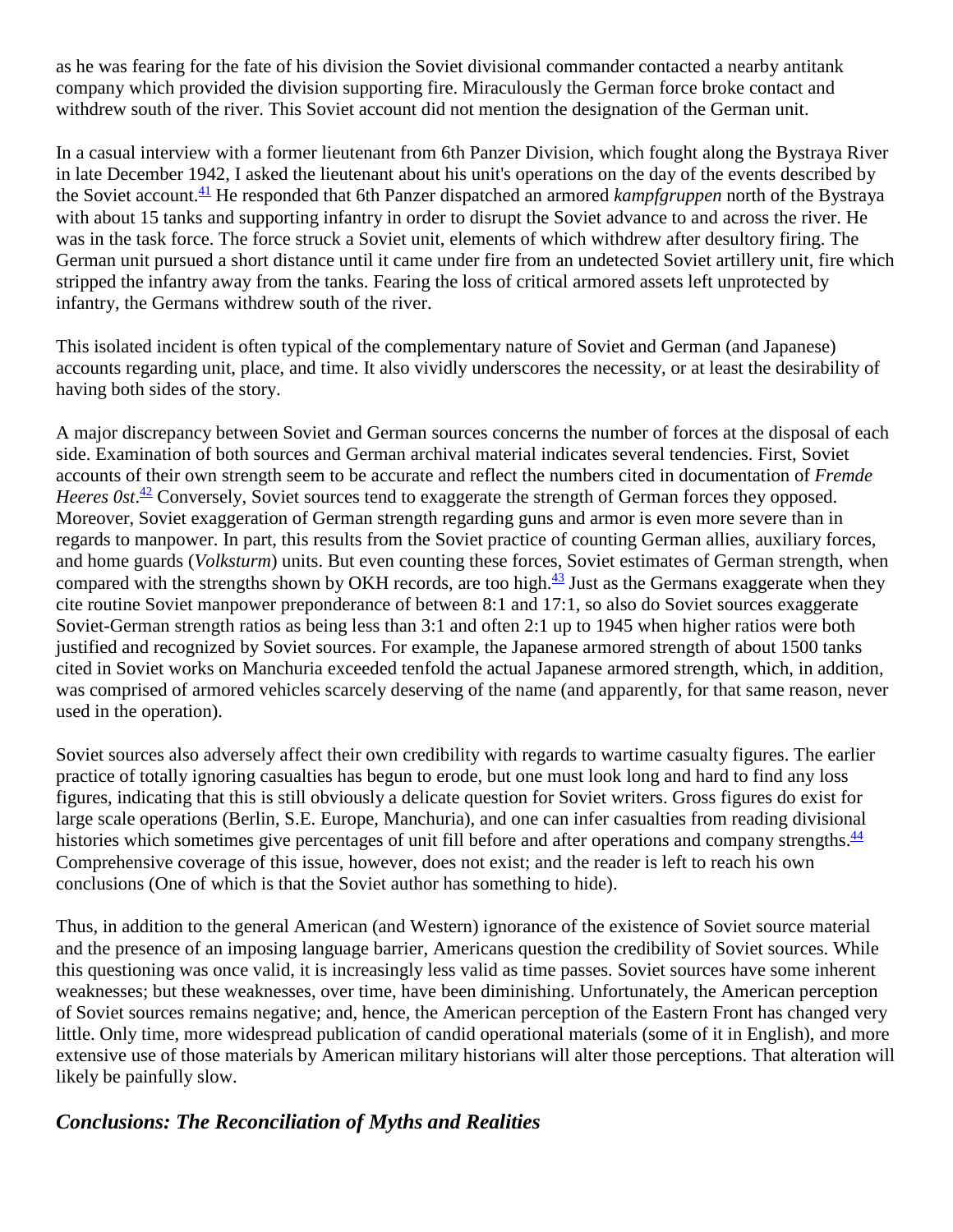The dominant role of German source materials in shaping American perceptions of the war on the Eastern Front and the negative perception of Soviet source materials have had an indelible impact on the American image of war on the Eastern Front. What has resulted in a series of gross judgments treated as truths regarding operations in the East and Soviet (Red) Army combat performance. The gross judgments appear repeatedly in textbooks and all types of historical works, and they are persistent in the extreme. Each lies someplace between the realm of myth and reality. In summary, a few of these judgments are as follows:

- Weather repeatedly frustrated the fulfillment of German operational aims.

- Soviet forces throughout the war in virtually every operation possessed significant or overwhelming numerical superiority.

- Soviet manpower resources were inexhaustible, hence the Soviets continually ignored human losses.

- Soviet strategic and high level operational leadership was superb. However, lower level leadership (corps and below) was uniformly dismal.

- Soviet planning was rigid, and the execution of plans at every level was inflexible and unimaginative.

- Wherever possible, the Soviets relied for success on mass rather than maneuver. Envelopment operations were avoided whenever possible.

- The Soviets operated in two echelons, never cross attached units, and attacked along straight axes.

- Lend lease was critical for Soviet victory. Without it collapse might have ensured.

- Hitler was the cause of virtually all German defeats. Army expertise produced earlier victories (a variation of the post World War I stab in the back. legend).

- The stereotypical Soviet soldier was capable of enduring great suffering and hardship, fatalistic, dogged in defense (in particular in bridgeheads), a master of infiltration and night fighting, but inflexible, unimaginative, emotional and prone to panic in the face of uncertainty.

A majority of Americans probably accept these judgments as realities . In doing so they display a warped impression of the war which belittles the role played by the Red Army. As a consequence, they have a lower than justified appreciation for the Red Army as a fighting force, a tendency which extends, as well, to the postwar Soviet Army. Until the American public (and historians) perception of Soviet source material changes, this overall perception of the war in the East and the Soviet (Red) Army is likely to persist.

Close examination of Soviet sources as well as German archival materials cast many of these judgments into the realm of myth. Recent work done on Eastern Front operations has begun to surface the required evidence to challenge those judgments. $\frac{45}{5}$  $\frac{45}{5}$  $\frac{45}{5}$  Continued work on the part of American historians, additional work by Soviet historians, joint work by both parties, and more extensive efforts to make public Soviet archival materials is necessary for that challenging process to bear fruit.

It is clear that no really objective or more complete picture of operations on the Eastern Front is possible without extensive use of Soviet source material. Thus definitive accounts of operations in the East have yet to be written. How definitive they will ultimately be depends in large part on the future candor and scope of Soviet historical efforts.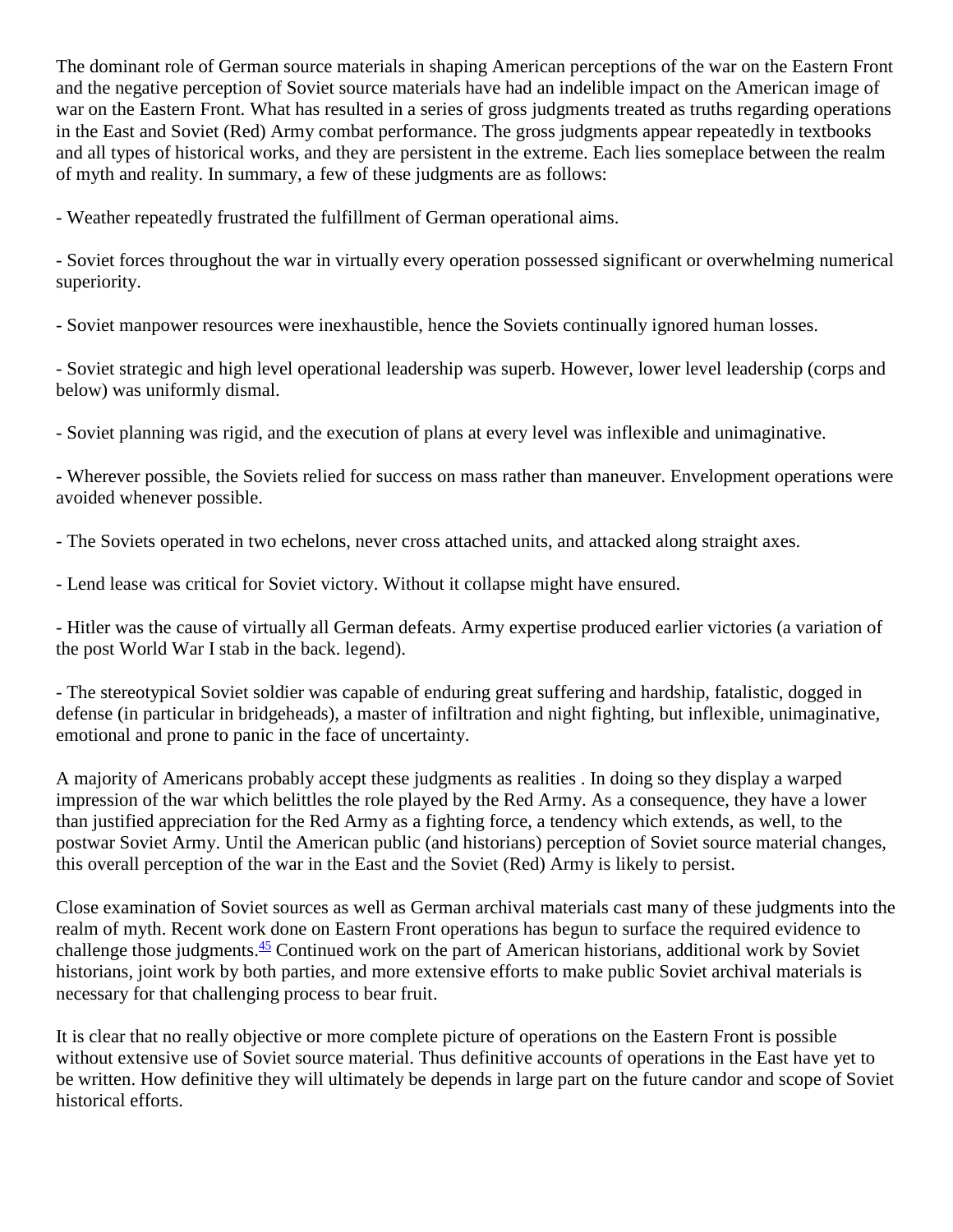In the interim it is the task of American historians, drawing upon all sources, Soviet and German alike, to challenge those judgments and misperceptions which are a produce of past historical work. It is clear that the American (Western) perspective regarding war on the Eastern Front needs broadening, in the more superficial public context and in the realm of more serious historical study. Scholarly cooperation among Soviet and American historians, research exchange programs involving both parties, and expanded conferences to share the fruits of historical research would further this end and foster more widespread understanding on both sides.

#### *Endnotes*

1. This view is drawn from a review of newspaper coverage of the war by the *New York Times* but, more important, by local newspapers as well. It is also based on ten year's experience in teaching and listening to a generation of postwar students at the U.S. Military Academy, The U.S. Army Command and General Staff College, and the U.S. Army War College[.BACK](http://fmso.leavenworth.army.mil/documents/e-front.htm#1a)

2. Despite efforts by the Communist Parties of the United States and Great Britain to publicize the Soviet role in war[.BACK](http://fmso.leavenworth.army.mil/documents/e-front.htm#2a)

3. Americans also believed, and still believe, the use of the atomic bomb in early August 1945 rendered Soviet operations in Manchuria superfluous[.BACK](http://fmso.leavenworth.army.mil/documents/e-front.htm#3a)

4. H. Guderian, *Panzer keader*, (New York: E. P. Dutton, 1957) First edition published in 1952[.BACK](http://fmso.leavenworth.army.mil/documents/e-front.htm#4a)

5. F. von Mellenthin, *Panzer Battles: A Study of the Employment of Armor in the Second World War*, (Norman, OK: University of Oklahoma Press, 1972) First edition published in 1956. BACK

6. *Ibid*., 185-186, 209, 233-234, 292-304. Mellenthin did, however, note the tremendous improvements in Soviet armored capability during wartime and noted, "The extraordinary development of the Russian tank arm deserves the very careful attention of students of war.["BACK](http://fmso.leavenworth.army.mil/documents/e-front.htm#6a)

#### 7. *Ibid*., 175-185[.BACK](http://fmso.leavenworth.army.mil/documents/e-front.htm#7a)

8. One of the few Soviet accounts of action along the Chir River is found in K. K. Rokossovsky, ea., *Velikaya pobeda na Volge* (The Great Victory on the Volga), (Moskva: Voenizdat, 1960), 307-309. An indicator of reduced 1st Tank Corps strength is apparent from German situation maps, see *Lagenkarte XXXXVIII Pz-Kps*, 7.12.42 through 12.12.42[.BACK](http://fmso.leavenworth.army.mil/documents/e-front.htm#8a)

9. Particularly in Mellenthin's brief account of operations in the Donbas in February 1943. The map and text provide incorrect positions for two divisions of II SS Panzer Corps[.BACK](http://fmso.leavenworth.army.mil/documents/e-front.htm#9a)

10. E. von Manstein, *Lost Victories*, (Chicago, Ill: Henry Regnery, 1958)[.BACK](http://fmso.leavenworth.army.mil/documents/e-front.htm#10a)

11. Manstein cites force ration as being 8:1 in favor of the Soviets opposite Army Groups Don and B and 4:1 against Army Groups Center and North. *Fremde Heeres 0st* documents dated 1 April 1943 give the ratios of just over 2:1 against Army Groups South and A and 3:2 against Army Groups Center and North. The overall German estimate of Soviet superiority on that date was just under 2:1. See *Fremde Heeres 0st Kraftegegenuberstellung*: Stand 1.3.43[.BACK](http://fmso.leavenworth.army.mil/documents/e-front.htm#11a)

12. For example, H. Schroter, *Stalingrad*, (London: Michael Joseph, 1958)[.BACK](http://fmso.leavenworth.army.mil/documents/e-front.htm#12a)

13. *DA Pamphlet No. 20-232,* Airborne Operations: A German Appraisal, (Department of the Army, October 1951), 36. BACK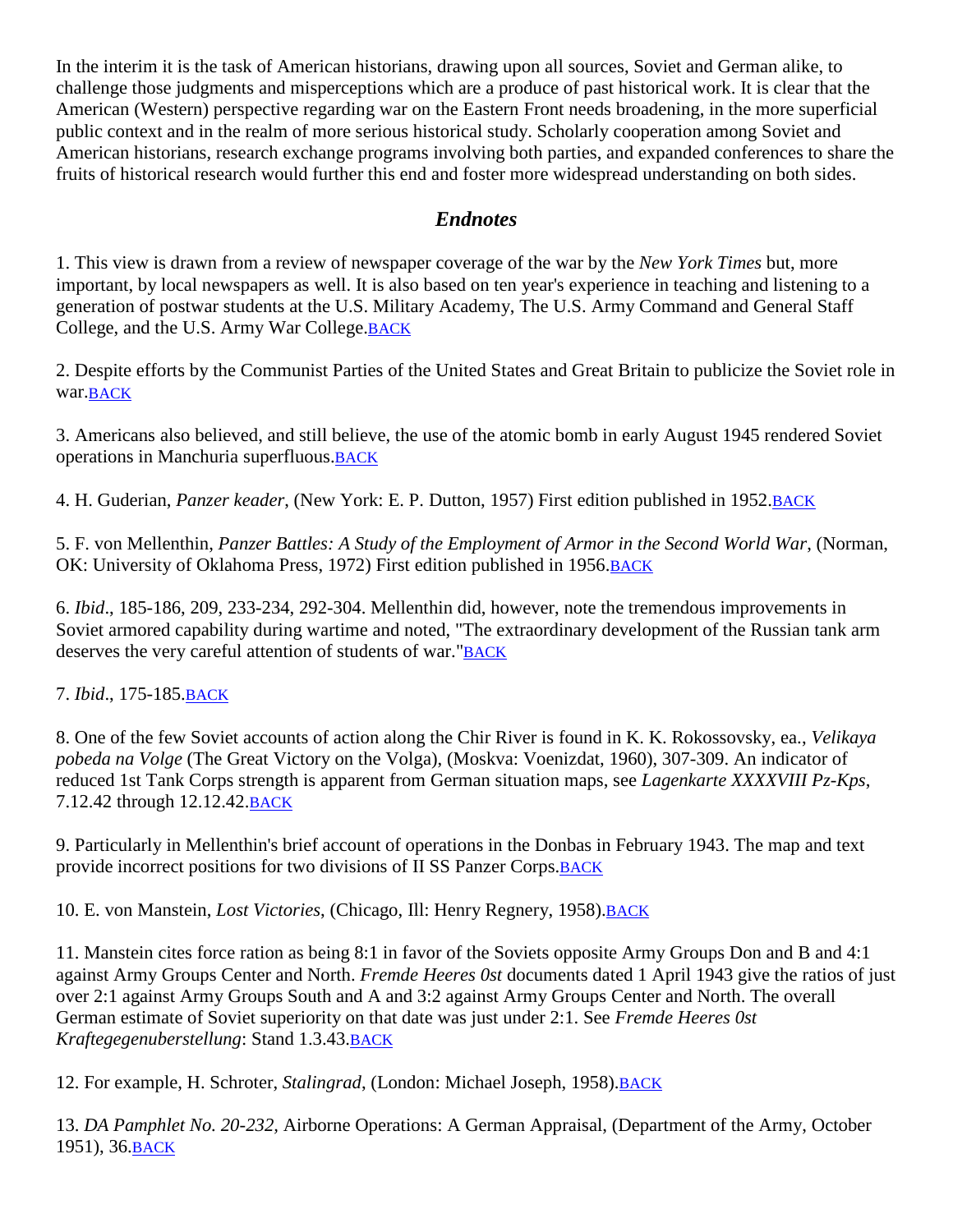14. H. Reinhardt, "Russian Airborne Operations, "*Foreign Military Studies MS No. P-116*, Reproduced by the Historical Division, U.S. Army, Europe, 1953[.BACK](http://fmso.leavenworth.army.mil/documents/e-front.htm#14a)

15. *DA Pamphlet No. 20-233,* German Defensive Tactics Against Russian Break throughs, (Department of the Army, October 1951)[.BACK](http://fmso.leavenworth.army.mil/documents/e-front.htm#15a)

16. *Ibid*., 64-70. This article treated German defensive operations between Belgorod and Khar'kov from 5-23 August 1943 and subsequent delaying actions in late August and early September 1943 as a continuous delay, when, in fact, the Germans attempted to hold the Khar'kov area until forced to withdraw by heavy Russian attacks east and west of the city[.BACK](http://fmso.leavenworth.army.mil/documents/e-front.htm#16a)

17. A. Werth, *Russia at War 1941-1945,* (New York: E. P. Dutton Co., 1964)[.BACK](http://fmso.leavenworth.army.mil/documents/e-front.htm#17a)

18. A. Clark, *Barbarossa: The Russo-German Conflict 1941-1945,* (London: Hutchinson, 1965)[.BACK](http://fmso.leavenworth.army.mil/documents/e-front.htm#18a)

19. E. Ziemke, *Stalingrad to Berlin*: *The German Defeat in the East*, (Washington, DC: Office of the Chief of Military History, United States Army,1968)[.BACK](http://fmso.leavenworth.army.mil/documents/e-front.htm#19a)

20. P. Carell, *Hitler Moves East* and *Scorched Earth,* (New York: Little, Brown, 1965, 1966)[.BACK](http://fmso.leavenworth.army.mil/documents/e-front.htm#20a)

21. A. Seaton, *The Russo-German War 1941-1945,* (London: Arthur Barker, 1971); A. Seaton, *The Battle of Moscow,* (New York: Playboy Press, 1980), original edition 1971[.BACK](http://fmso.leavenworth.army.mil/documents/e-front.htm#21a)

22. J. Erickson, *The Soviet High Command*: *A Political-Military History 1918-1941*, (London: St. Martins, 1962).**BACK** 

23. J. Erickson, The Road to Stalingrad: *Stalin's War with Germany*,(Boulder, Co: Westview Press, 1984), First edition in 1975; J. Erickson, *The Road to Berlin: Continuing the History of Stalin's War with Germany*, (Boulder, Co: Westview Press, 1983)[.BACK](http://fmso.leavenworth.army.mil/documents/e-front.htm#23a)

24. General histories of the war included I. V. Anisimov, G. V. Kuz'min, *Velikaya Otechestvennaya voina Sovetskovo Soyaza 1941-1945 gg* (The Great Patriotic War of the Soviet Union 1941-1945), (Moskva: Voenizdat, 1952), and F. D. Vorobtev, V. M. Kravtsov, *Pobedy Sovetskykh vooruzhennykh sil v Velikoi Otechestvennoi voine 1941-1945* (The Victory of the Soviet Armed Forces in the Great Patriotic War), (Moskva: Voenizdat, 1953). All were highly political, focused on the role of Stalin, and lacking in any useful military details. A notable exception was one monograph, V. P. Morozov, *Zapadnee Voronezha* (West of Voronezh), (Moskva: Voenizdat, 1956), a work whose factual content and candor set the tone for subsequent studies published after 1958. During this apparently sterile period in terms of military details, substantial articles did appear in some Soviet military journals, in particular in the *Journal of Armored and Mechanized Forces (Zhurnal Bronetankovykh I mekhanizirovannykh voisk)*, and in *Military Thought* (*Voennaya Mysl')*, but both of these journals were unavailable to the American reading public and historians as well. BACK

25. *Military History Journal* (*Voenno-istoricheskii Zhurnal*) is the official organ of the Soviet Ministry of Defense[.BACK](http://fmso.leavenworth.army.mil/documents/e-front.htm#25a)

26. S. P. Platonav, ea., *Vtoraya miroveya voina 1939-1945* gg (Moskva: Voenizdat, 1958)[.BACK](http://fmso.leavenworth.army.mil/documents/e-front.htm#26a)

27. K. S. Rolganov, ea., *Pazvitie taktiki Sovetskai Armii v gody Velikoi Otechestvennoi voiny* (1941-1945 gg) (The development of Soviet Army tactics during the Great Patriotic War 1941-1945), (Moskva: Voenisdat, 1958). A companion book related the experiences of armored forces. BACK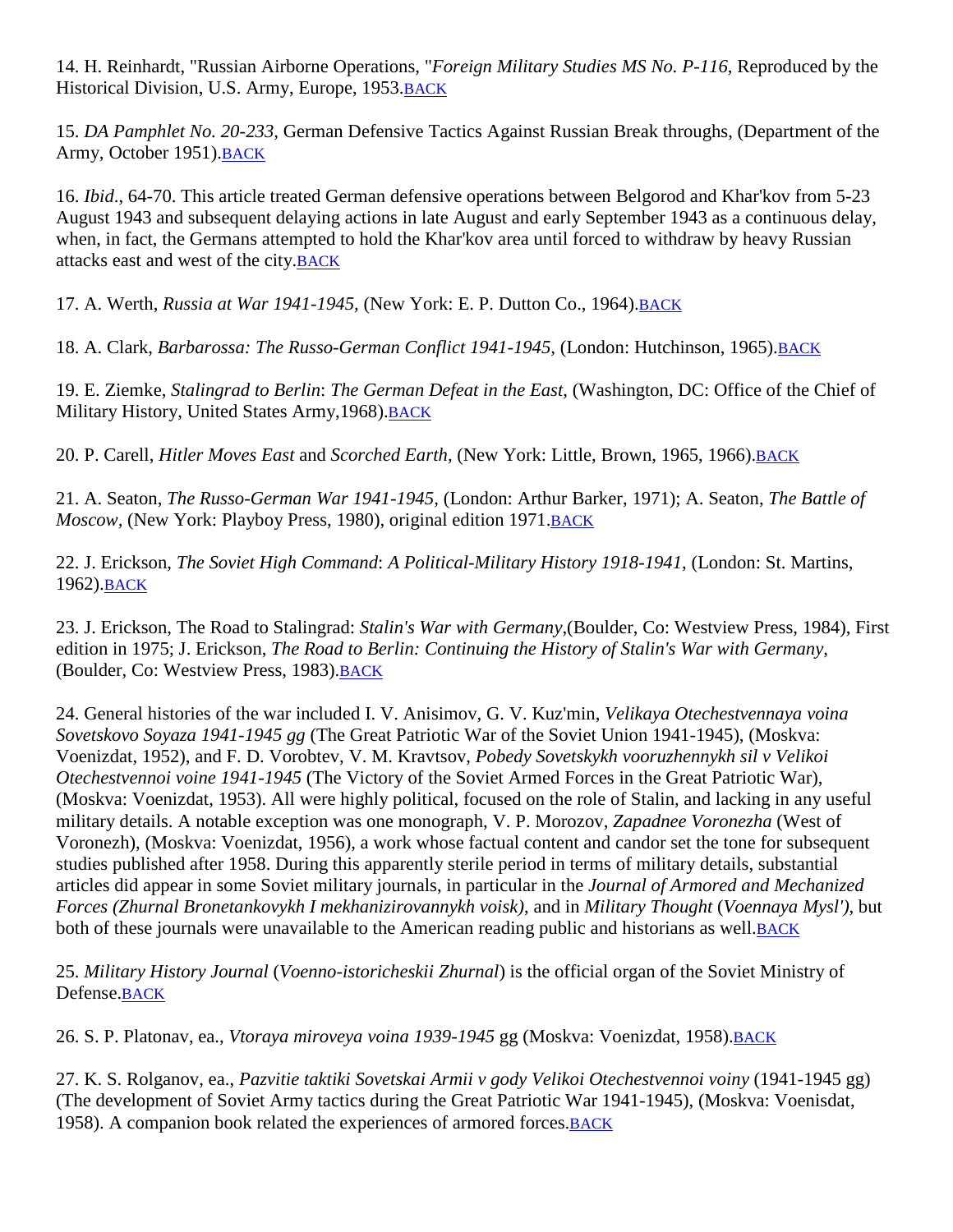28. Among the *front* and army commanders who did not write memoirs, either because they died during wartime or in the immediate postwar period or because of other reasons were Vatutin (Voronexh and 1st Ukrainian Front commander who died in early 1944), Chernyakovsky (3rd Belorussian Front commander who died in February 1945), Bogdanov (2d Guards Tank Army), Rybalko (3rd Guards Tank Army), and Kravchenko (6th Guards Tank Army). Rotmistrov (5th Guards Tank Army) wrote half of his memoirs before death interrupted his work[.BACK](http://fmso.leavenworth.army.mil/documents/e-front.htm#28a)

29. Among which are most of the armies which operated on secondary directions, in particular in 1944 and 1945. **BACK** 

30. These include operational studies by a single author or by a "collective" of authors or anthologies made up of made up of articles written by distinguished participants in the operation from all command and staff levels[.BACK](http://fmso.leavenworth.army.mil/documents/e-front.htm#30a)

31. All of these highly technical studies have been periodically updated to include the results of subsequent research. Most are used in the Soviet military education system[.BACK](http://fmso.leavenworth.army.mil/documents/e-front.htm#31a)

32. *Istoriya Velikoi Otechestvennoi voiny Sovetskovo Soyuza 1941-1945* (History of the Great Patriotic War of the Soviet Union 1941-1945) in 6 volumes (Moskva: Voenizdat, 1960-1965)[.BACK](http://fmso.leavenworth.army.mil/documents/e-front.htm#32a)

33. *Istoriya vtoroi mirovoi voiny 1939-1945* (History of the Second World War 1939-1945) in 12 volumes (Moskva: Voenizdat, 1973-1982). BACK

34. Stalin himself contributed to the military writings in the form of a short general history of the war. In the same period he established his claim as military theorist by enunciating 0a "permanent operating factors" which he claimed governed the conduct and outcome of war[.BACK](http://fmso.leavenworth.army.mil/documents/e-front.htm#34a)

35. Recently *Military History Journal* has published several articles on mechanized forces in the border battles of 1941. Moskalenko was the first to cast light on details of the Khar'kov debacle in his work *Na yugozapadnom napravlenii* (On the eouthwest direction), (Moskva: Voenisdat, 1972). A. G. Yershov revealed details of the Donbas operation in his work *Osvobazdenie Donbassa* (The liberation of the Donbas), (Moskva: Voenizdat, 1973), but cloaked the material on the Soviet February-March 1943 defeat in details concerning the Soviet victories in the same area later in the year. Characteristically bits and pieces of details about these operations are found in individual unit histories. It is left to the historian to fit the pieces together into a coherent whole.**BACK** 

36. Such as 3d, 3d Guards, 27th, 28th, 31st, 40th-49th, 52d, 53d, 60th, 70th, and other armies[.BACK](http://fmso.leavenworth.army.mil/documents/e-front.htm#36a)

37. For example, the debate between Zhokov and Chuikov over the feasibility of Soviet forces advancing on Berlin in February 1945 at the end of the Vistula-Oder operation and the manner of Zhurkov's conduct of the penetration phase of the Berlin operation[.BACK](http://fmso.leavenworth.army.mil/documents/e-front.htm#37a)

38. In Soviet studies involving airborne operations west of Moscow in early 1942 Soviet accounts contain German order of battle data unobtainable in German secondary accounts. See I. I. Lisov, *Desantniki-vozdazhnye*  desanty (Airlanding troops --air landings), (Moskva: Voenizdat, 1968). BACK

39. For example, a German account of the seizure of Barvenkovo in the Donbas in February 1943 talks of the Germans using a ruse to frighten Soviet defenders from the city without a fight. In actuality, Soviet accounts and German records indicate it took several days of heavy fighting to expel Soviet forces from the city. Conversely, what the Soviets described as "heavy street fighting" to secure Khar'kov in August 1943 turned out to be lighter action against German stragglers left behind as the Germans deliberately abandoned the city (albeit against the orders of the German High Command). BACK